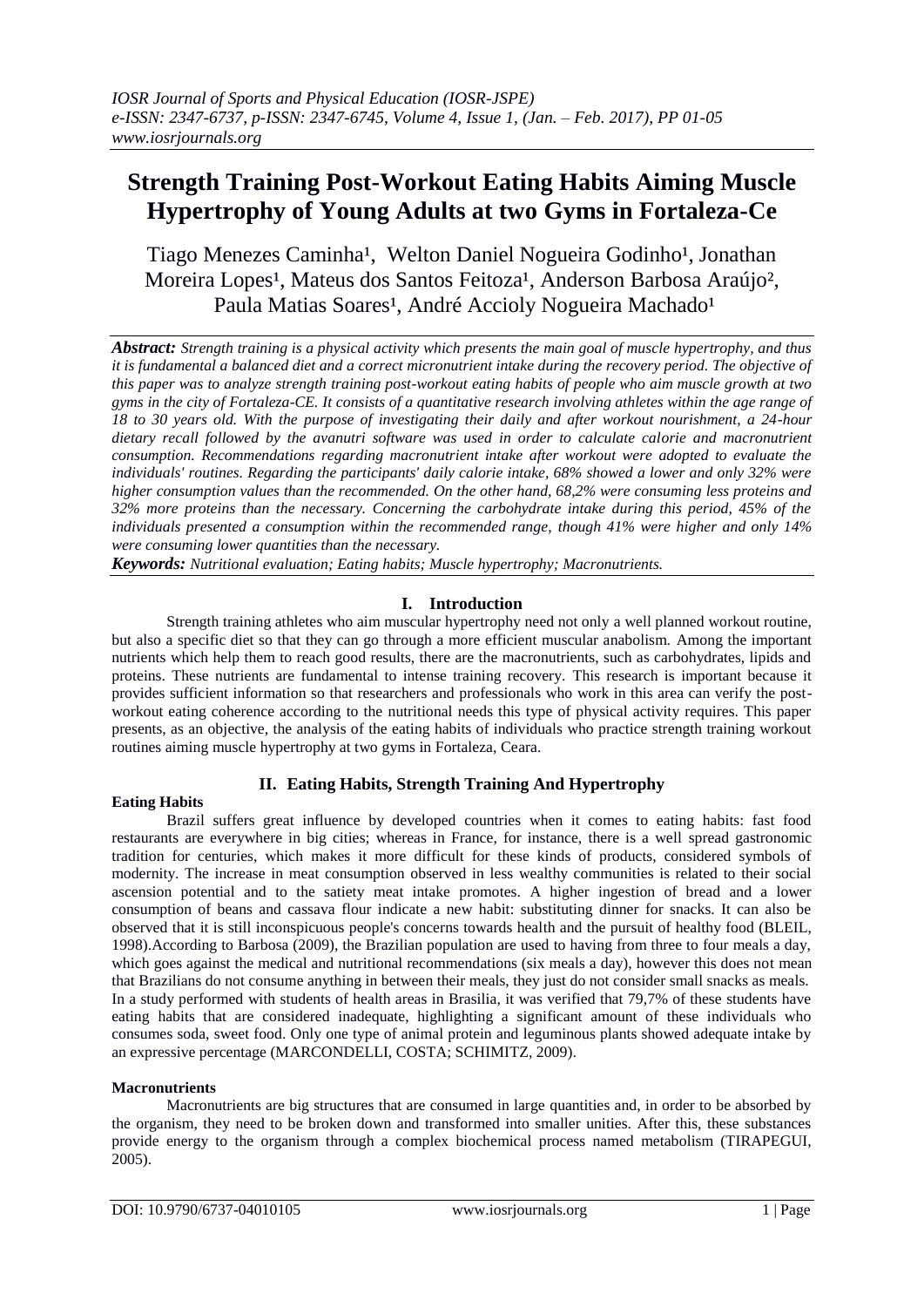This kind of nutrients not only play the role of the organism biological fuel, but it also maintains both its structural and functional integrity (MCARDLE, KATCH; KATCH, 1999). Energy production through carbohydrates is twice as big as through fat, thus the former is the main energy resource to Adenosine Triphosphate production (ATP) (BOMPA; CORNACCHIA, 2000). In active people, carbohydrates provide approximately 60% of the total daily calories (400 to 600 g). This quantity supplies muscular glycogen, improving physical activities (MCARDLE, KATCH; KATCH. 1999). Fat is metabolized in a very slow path, whereas carbohydrates synthesize ATP at the speed of 1.0 mol/minute. The lipid ATP synthesis occurs at the speed of only 0.5 mol/minute, two times slower, proving that humans' organisms find it more difficult to synthesize fat (BOMPA; CORNACCHIA, 2000). Proteins are fundamental on any diet, because they are processed in order to repair e build muscular fibers. During intense training periods, the inadequate protein ingestion can lead to a protein degradation rate higher than its synthesis rate, causing muscular tissue loss (BOMPA; CORNACCHIA, 2000).

#### **Strength Training and Muscular Hypertrophy**

Strength training embraces many types of training systems and it is also known as weight training or load training. It can improve body composition, strength development, motor performance and muscular hypertrophy. There are many validated training systems which demonstrate several possibilities of manipulating basic training variables. Strength development and muscular growth depend on the correct combination of different factors and on the right manipulation of different training variables (FLECK; KRAEMER, 1999). With an adequate stimulus, against weight forces (resistance) exercises should be used for both muscular

hypertrophy and lean body mass preservation, especially muscle and bones for people at any age and of any gender (MARCHAND, 2009).

A similar study, performed during 16 weeks of training and with 38 men at the average age of 23 years old, verified that in the first eight weeks there were strength increase and muscle growth, whereas only the former occurred in the other eight weeks, concluding that there was a higher impact on muscular hypertrophy during the first weeks (NASCIMENTO *et al.*, 2007). Old people who practiced strength training improved their lean body mass maintenance because of the efficiency of this type of training concerning metabolic neuromuscular variables, minimizing the sarcopenia (MAIOR, 2009). The first adaptations in a strength training program is strength increase through a neural facilitation which, in a long term, will culminate in muscular hypertrophy and bigger strength gains. The increase in muscular volume results in a greater strength production, because there are more myofibrils and sarcomeres available to perform an activity. There are also other relevant adaptations: increase in the content of phosphocreatine and glycogen and in glycolytic capacity, decrease in mitochondrial capacity and improvement in muscle buffering capacity (MAUGHAN, GLEESON; GREENHAFF, 2000).

Muscle hypertrophy training optimizes adenosine triphosphate and creatine (ATP/CP) reserves, increases muscle mass and improves the body muscle proportion. The duration of this type of training depends on several factors, such as the individual's physical condition and intensity and periodization of the trainings (BOMPA; CORNACHHIA, 2000). During strength trainings that aim muscular growth, it is necessary maximum intensity, in which determined exercises should be executed until the muscles are not able to perform another repetition any longer, avoiding stagnation points. High intensity is fundamentally important when it comes to muscular volume increase, *i.e.*, low intensity trainings should only be adopted during recovery periods (VERKHOSHANSKI, 2000). In a past study, hypertrophy and endurance trainings were compared during the same training session, and it showed that, when individuals use both methods in the same session, it can lead to a fatigue or even to an over-training scenario. However, these two categories may be practiced in different days in order to achieve better results (BUCCI *et al.*, 2005).

### **Strength Training x Post Workout Nourishment**

Consuming carbohydrates after physical exercises is fundamental, because it provides muscular glycogen and facilitates protein synthesis, although individuals who practice strength trainings with excessive eccentric contraction during repetitions usually present difficulties on restoring muscular glycogen (probably due to an elevated number of induced microinjuries). It is recommended that athletes consume high glycemic index carbohydrates (glucose, baked potato, mashed potato, white bread, watermelon, etc.), which are rapidly digested and available on their blood stream. Studies also prove that consuming essential aminoacids after working out improves protein synthesis and thus the protein anabolism (BACURAU *et al.*, 2001). In order to optimize muscular recovery in intense activities, consuming 10 g/kg per weight/day of carbohydrates is the recommended dosage, although it was also mentioned that individuals should eat from 0.7 to 1.5 g/kg per weight within the interval of 4 hours after an exhaustive exercise (SOCIEDADE BRASILEIRA DE MEDICINA DO ESPORTE, 2003).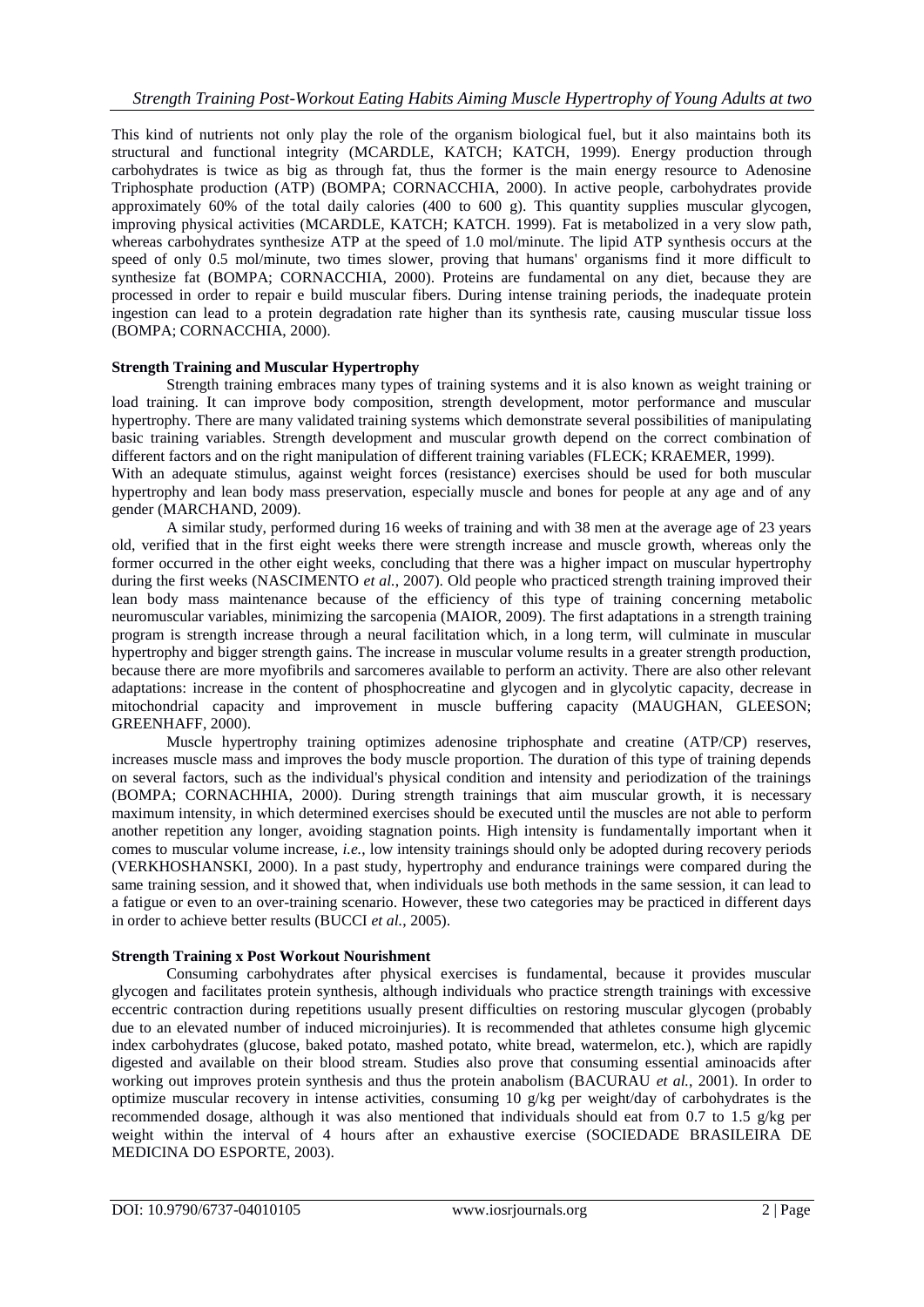During the post-workout period, the glucose ingested is deviated towards glycogen re-synthesis, which occurs in two phases: the first one is independent of insulin, whereas the second depends on it (TIRAPEGUI, 2006). Rasmussen *et al.* (2000) analyzed, on their study, the usage of a supplement composed of essential aminoacids and carbohydrates after endurance exercises and how it was related to protein anabolism. 3 men and 3 women participated in this research. The beverage consisted of 6 grams of essential aminoacids and 35 grams of sucrose, and the individuals drank it after 1 and 3 hours past the exercise. The verification of the protein anabolism was performed through a muscular biopsy, and the research concluded that drinking this mixture 1 and 3 hours after working out produced a similar response by the organisms and that, in both cases, there was an increase of protein anabolism.

## **III. Indentations And Equations**

On Figure 1, it was observed that 63.6% of the individuals are consuming a total of calories below daily recommendations, 9.1% consume an amount of calories between the recommended range, and 27.3% consume more calories than the recommended, according to the total energy expenditure calculations (GALIZA, ESPERANÇA; DE SÁ, 2008). Individuals who eat less calories than what is suggested not only become incapable of achieving hypertrophic gains through strength trainings, but they also present an intense fatigue after working out. An insufficient calorie ingestion for more than two weeks reduces the quantity of nutrients necessary to maintain adequate physiological processes in a healthy human being (DRI, 2005; KLEINER & ROBINSON, 2005). Individuals who consume an adequate value of daily calories or above what is recommended should be able of achieving muscular anabolism if the macronutrient distribution is also following the recommendations to this type of training. However, consuming a very high quantity of calories can promote nutrient deposition on people's bodies as fat in the adipose tissue. On Table 1, the protein consumption is above the daily recommendations, because, according to Tirapegui (2005), it should not exceed 15% of the total calorie value on the diet. As per Wolinsky and Hickson (2002), consuming elevated quantities of proteins can cause serious health problems, such as kidney pathologies, osteoporosis or even hypercholesterolemia. Also, if the daily calorie consumption is above the recommended values, the remainder and not metabolized protein can be turned into fat.Carbohydrate consumption is below the suggested values of 60 to 70%, which can also be observed on the lipid consumption (slightly less than the recommended 30%) (SOCIEDADE BRASILEIRA DE MEDICINA DO ESPORTE, 2003). This insufficient ingestion of carbohydrates turns it more difficult to restore muscular glycogen, negatively affecting muscular performance on strength training (TIRAPEGUI, 2005). Although the daily protein consumption is above the recommended values, it is possible to verify, on Figure 2 (6), that 54.5% of the individuals consume less protein on post-workout periods than what is suggested, whereas 18.2% consume the right amount within the recommended range and 27.3% are consuming more than the suggested quantity. Individuals who are consuming a protein-poor diet during this strength training period will probably present a decrease on their performance quality, followed by a lean body mass loss. However, those who are eating the correct amount of proteins or more than what is recommended will be promoting better environment to the muscular hypertrophy process if the carbohydrate consumption is also adequate on the same period (BACURAU *et al.*, 2001; KLEINER; ROBINSON, 2005).

According to Figure 3, 45.45% of the individuals are consuming the correct post-workout dosage of carbohydrates, 40.91% are eating more than the recommended values and only 13.64% show a less than the recommended post-workout carbohydrate intake. Those who present a right consumption of sugars are favoring muscle growth due to a satisfactory supply of muscular and hepatic glycogen during the most important period regarding hypertrophy. The individuals with a carbohydrate-poor diet will probably present reduction on their performance quality due to a fast muscular fatigue. In addition, it is possible that these individuals are using protein to satisfy their energy needs, thus promoting muscular catabolism in order to obtain energy. Those strength training athletes who are consuming an elevated amount of carbohydrates are subject to the transformation of the unused part of this nutrient into lipid, followed by its deposit on fat tissues (BACURAU et al., 2001; KLEINER; ROBINSON, 2005; TIRAPEGUI, 2005).

#### **IV. Figures And Tables**



**Figure 1** – Daily calorie recommendations of individuals who practice strength training aiming muscular hypertrophy at two gyms in Fortaleza (n=22).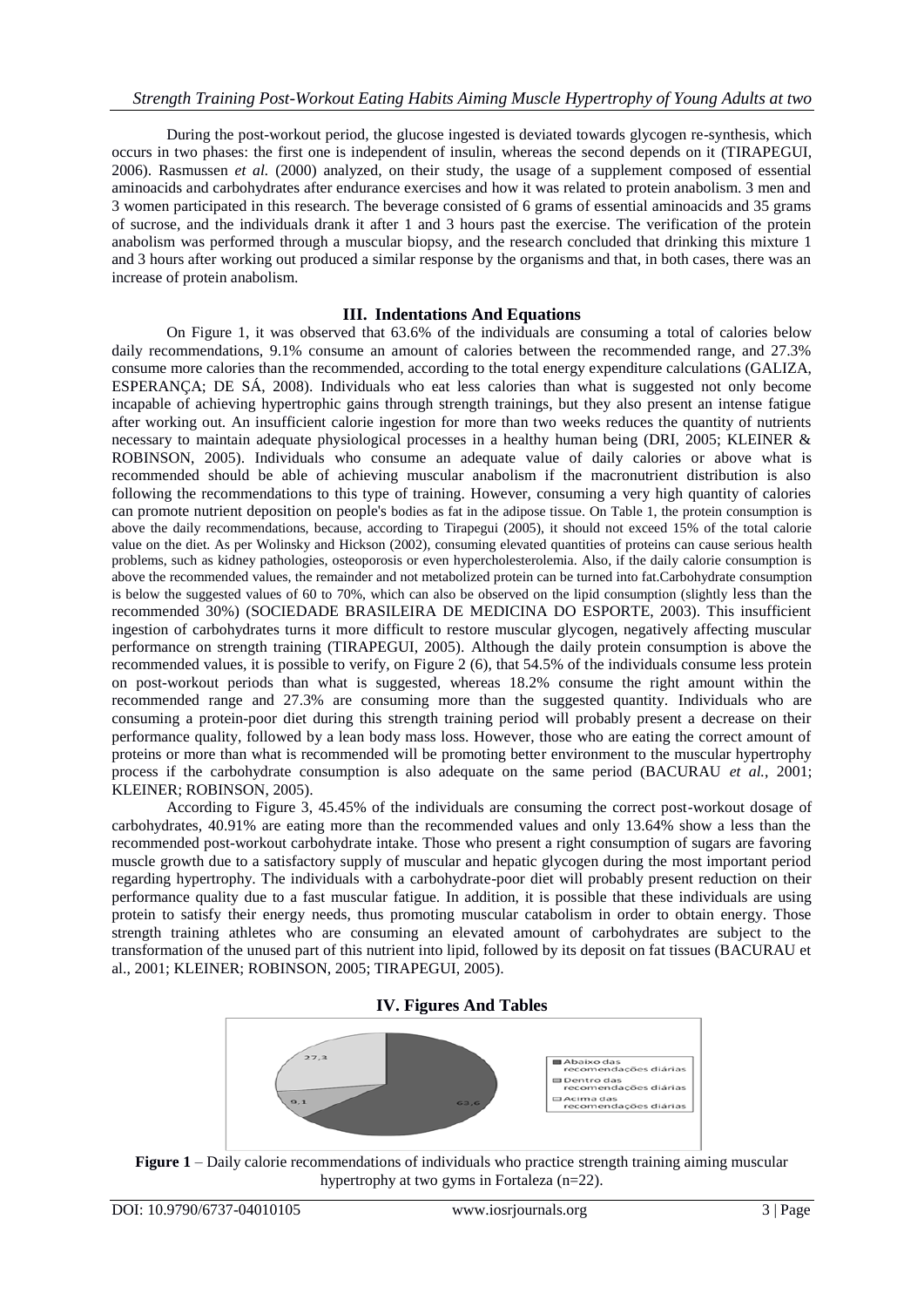

**Figure 2** – Protein post-workout recommendations per body weight (kg) of individuals who practice strength training aiming muscular hypertrophy (n=22).



**Figure 3** – Post-work carbohydrate recommendations per body weight (kg) of individuals who practice strength training aiming muscular hypertrophy (n=22).

**Table 1** – Daily calorie recommendations of individuals who practice strength training aiming muscular hypertrophy at two gyms in Fortaleza (n=22).

|                           | Proteins | Carbohydrates | Lipids |
|---------------------------|----------|---------------|--------|
| Average                   | 9.9      | 52.97         |        |
| <b>Standard Deviation</b> |          |               | 0.3    |
| Minimum                   | 2.3      | 39.1          | 7.6    |
| Maximum                   |          | 61.08         | 38.3   |

#### **V. Conclusion**

Most of the individuals who practice strength training exercises aiming muscular hypertrophy presented an insufficient post-work protein consumption, which could encumber the protein synthesis and, therefore, the muscular anabolism processes. The carbohydrate consumption during the post-workout strength training period is within the recommended limits, but the inadequate ingestion of daily calories reduces the muscular hypertrophy results. Strength training post-workout nourishment is very important to those who aim muscle growth, so the correct ingestion of carbohydrates and proteins is fundamental to a proper supply of muscular and hepatic glycogen, as well as to the protein synthesis, which will provide higher muscular hypertrophy benefits.

#### **References**

- [1] S. I. BLEIL. O padrão Alimentar Ocidental: considerações sobre a mudança de Hábitos no Brasil. *Revista Cadernos de Debate. Campinas, v. 6*, p.1- 25, 1998. Disponível em: www.unicanp.br. Acesso em: 01 de ago. 2009
- [2] A.L. BARBOSA. Feijão com arroz e arroz com feijão: o Brasil no prato dos brasileiros. *Horizontes Antropológicos. Porto Alegre, v. 13, n. 28*, jul./dez. 2007. Disponível em: www.scielo.com.br. Acesso em: 28 de jul. 2009.
- [3] P. MARCONDELLI; T.M. COSTA; B.A.S. SCHIMITZ. Nível de atividade física e hábitos alimentares de universitários do 3º ao 5º semestres da área da saúde. *Revista de Nutrição, Campinas, v. 21, n. 01*, p.01-15, fev. 2008. Disponível em: www.scielo.com.br. Acesso em: 15 jul. 2009.
- [4] J. TIRAPEGUI. *Nutrição, Metabolismo e Suplementação na Atividade Física*. (1.ed. São Paulo: Ateneu, 2005.)
- [5] W.D. MCARDLE; F.L. KATCH; V.L. KATCH. *Nutrição: Para o Desporto e o Exercício*. (U.S.A: Guanabara Koogan s.a., 1999. 39)
- [6] T.O. BOMPA; L.J. CORNACCHIA. *Treinamento de força consciente*. (1. ed. São Paulo: Phorte Editora, 2000.)
- [7] S.J. FLECK; W.J. KRAEMER. *Fundamentos do Treinamento de Força Muscular.* (2. ed.Porto Alegre: Artmed, 1999.)
- [8] E.A.A. MARCHAND. Melhoras na força e hipertrofia muscular, provenientes dos exercícios resistidos. *Revista Digital. Buenos Aires, v. 8, n. 57*, fev. 2003. Disponível em: www.efdeportes.com. Acesso em: 25 de jul. 2009.
- [9] M.A. NASCIMENTO et al. Efeito de 16 semanas de treinamento com peso sobre indicadores de força e hipertrofia muscular. *Revista da Educação Física/UEM. Maringá, v.18,* p. 90- 93, 2007.
- [10] A.S. MAIOR. Relação Sarcopenia e Treinamento de Força. *Rev. Fisioter. UNICID. São Paulo, v. 3, n. 2*, p. 125- 139, jul./dez. 2004. Disponível em: www.boletimef.org. Acesso em: 25 de jul. 2009.